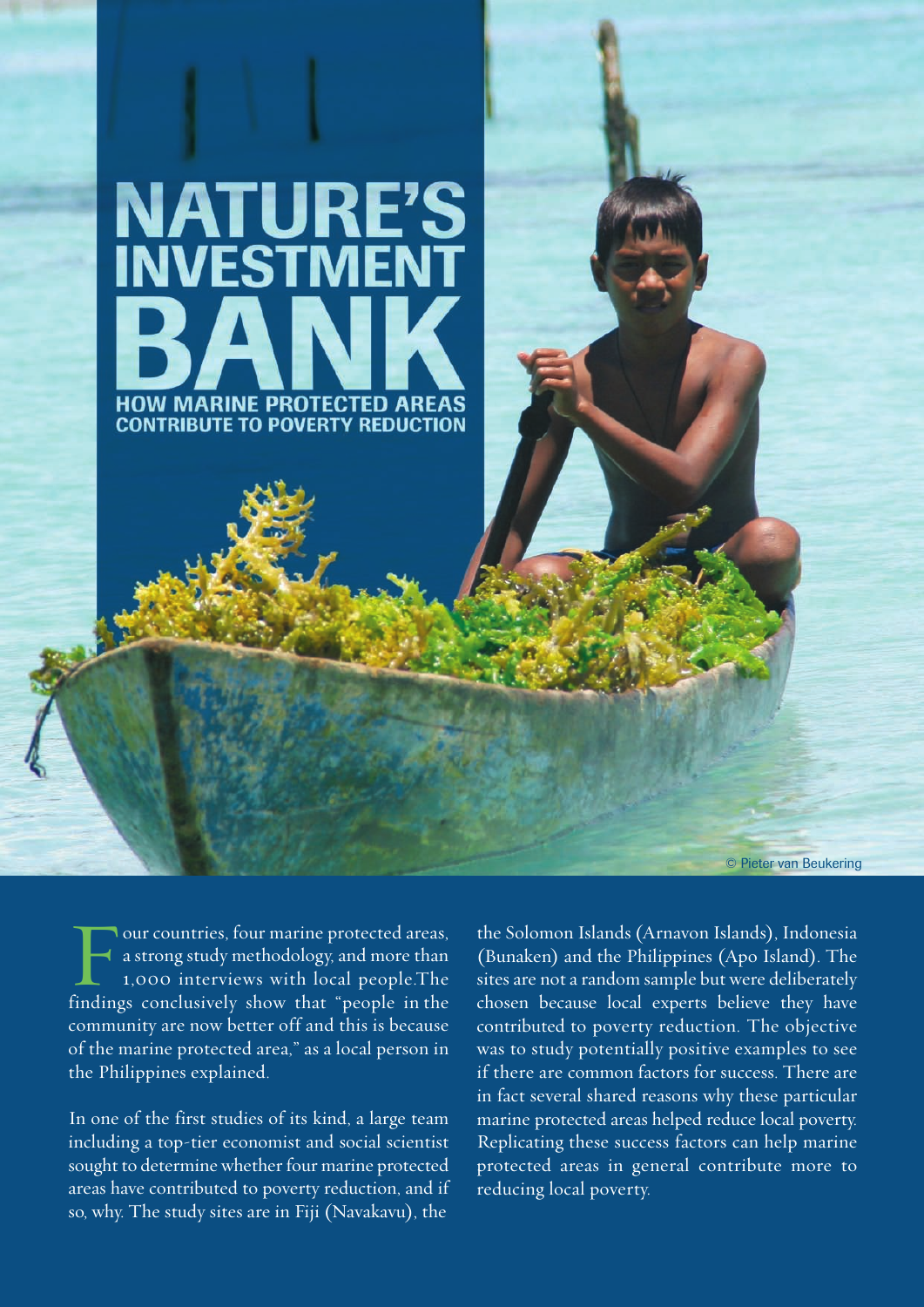

## **HOW DID THE MARINE PROTECTED AREAS CONTRIBUTE TO POVERTY REDUCTION?**

The results of the study indicate the different ways in which poverty has been reduced across the four sites:

**Improved fish catches.** Fish are now "spilling over" from the no-fishing zones of the four marine protected areas, and improved fish catches contributed greatly to poverty reduction at three of the sites. In Navakavu, average monthly income of households in January 2007 was US\$251 equivalent—more than double the non-marine protected area control sites' average of US\$118 equivalent. Most of the residents (80%) said the increase in income was because fishing has improved since the marine protected area began five years ago. Fish are so plentiful inside the Navakavu marine protected area that the local priest uses the marine protected area to illustrate the concept of temptation to members of his congregation. The fish spillover effect is also strong in Apo Island but slightly less so in Bunaken. It is present as well in the Arnavons but with minimal impact.

**New jobs, mostly in tourism**. The marine protected areas' greatest boost to household incomes comes from new jobs, especially in tourism. In Bunaken, those who switched to a new occupation in the tourist industry earn approximately twice as much as fishers (US\$114 versus US\$44 equivalent a month), and in Apo Island, tourism has surpassed fishing as the largest source of income.

**Better local governance.** Marine protected areas need local communities just as local communities need marine protected areas. In all four study sites, new governance mechanisms were established for the management of the marine protected area, and all four involve communities in management decision-making. This made the marine protected areas more responsive to community needs, gave the communities a more united voice, and frequently reduced conflict within the communities and with neighboring communities. The marine protected area management committees also serve as forums for addressing other community issues. The overall result is better local governance, especially for the management of marine resources.

**Benefits to health.** Greater fish catches led to greater protein intake in Navakavu and Apo Island and a perceived improvement in children's health in particular. In Bunaken, visitor entry fees funded water-supply tanks, public toilets, and washing places in several villages and thus improved public health. In three sites, the increased environmental awareness from the marine protected area operation translated into better understanding and acceptance of solutions to sanitation problems.

**Benefits to women.** In all four sites, the marine protected area helped empower women economically and in some cases socially. Women are the reef gleaners in Navakavu and benefit financially by collecting and selling the bountiful shellfish from just outside the marine protected area. In Bunaken and Apo Island, dive tourism created more high-income job opportunities for women, and residents noted an improvement in women's lives because of the marine protected area. In the Arnavons, when women became involved in seaweed farming and the making of traditional clothes to earn income, they gained a stronger voice in community meetings.

## **Methodology**

From November 2006 to May 2007, 958 household interviews, 18 focus group discussions, and 33 key informant interviews were conducted across four countries. The fieldwork was done in partnership with local universities or NGOs in each of the four sites. The study's portfolio of sites is roughly representative of small, one-community local marine protected areas (Fiji), medium-sized, multi-community local marine protected areas (Solomons), big collaboratively managed national marine protected areas with lots of people (Indonesia), and small, co-managed national marine protected areas with few people (Philippines). Detailed qualitative and quantitative analyses were done for each site using data on 13 different aspects of poverty. The margin of error for the quantitative data averaged  $+/-5.6%$ .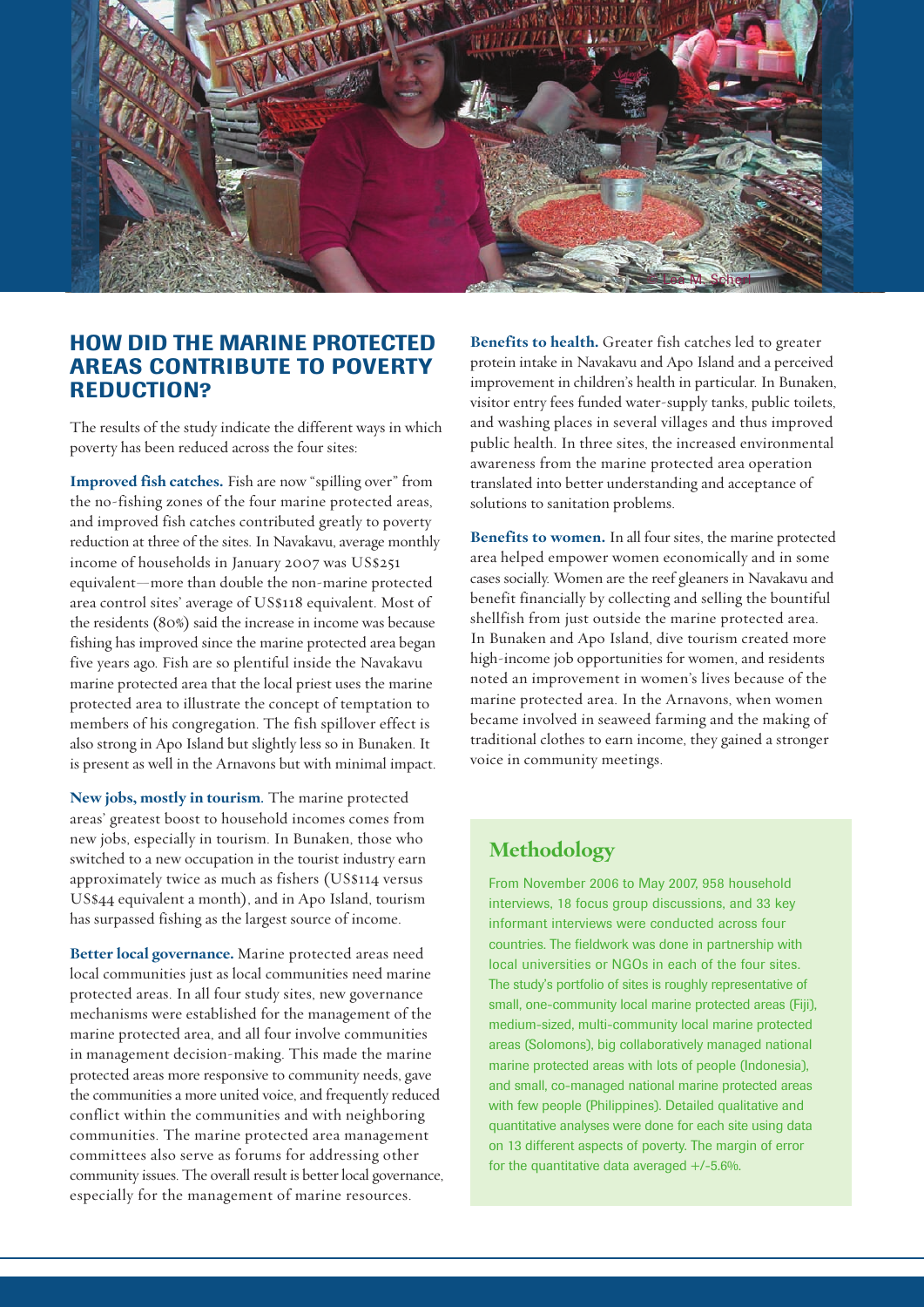

## **RECOMMENDATIONS**

The study findings identify actions that can be taken to increase the contribution marine protected areas can make to poverty reduction.

**Invest in new marine protected areas.** Like a school or a health clinic, a new marine protected area needs financial support, particularly at start up. But also like a school or health clinic, a marine protected area brings proportionally greater benefits than its costs. The investment, for example, in the Navakavu marine protected area over the five years since start up has been less than US\$12,000 equivalent, and this modest investment has helped to double the incomes of about 600 people. This is why more than 120 new locally managed marine areas have been started in Fiji since 2004. A large fund that provides modest grants to coastal communities to establish marine protected areas could bring dramatic benefits to local fisheries and in some cases tourism.

**Empower local communities.** Government policies that provide legal recognition for community management of local marine resources clearly supported community participation in three of the four study sites, and it was community management that helped ensure the marine protected area tangibly benefited local people. The benefits of community management can be further strengthened by linking marine protected area communities together via



peer-learning networks such as the Locally Managed Marine Area Network in the Pacific and Southeast Asia (www.LMMAnetwork.org). Community-led marine resource management is also easier if a neutral actor such as a university or external NGO helps the marine protected area stakeholders reach consensus about the distribution of costs and benefits.

**Think small but integrated**. The marine protected areas with the greatest contributions to poverty reduction were the two smallest. Navakavu and Apo Island are tiny marine protected areas within sight of the beneficiary villages. Both have low operating costs and high benefits and were planned in an integrated manner. This suggests that a network of

"…like a school or health clinic, a marine protected area brings proportionally greater benefits than its costs."

smaller marine protected areas each affiliated with a local community may contribute more to poverty reduction than a single larger marine protected area. In fact, a group of smaller marine protected areas that are ecologically connected in a network of marine protected areas may have the greatest potential yet for both reducing coastal poverty and conserving near-shore marine biodiversity.

## **SAVING FOR THE FUTURE**

"The marine protected area is like a bank to the people," noted a Fijian community leader. People realized that by conserving their marine resources they would reap higher returns in the future. The study findings demonstrate that opening more branches of the "bank" in developing countries can contribute to coastal poverty reduction.

To download the full study, a companion film, or the individual site studies, please go to **www.nature.org/mpapovertystudy**.